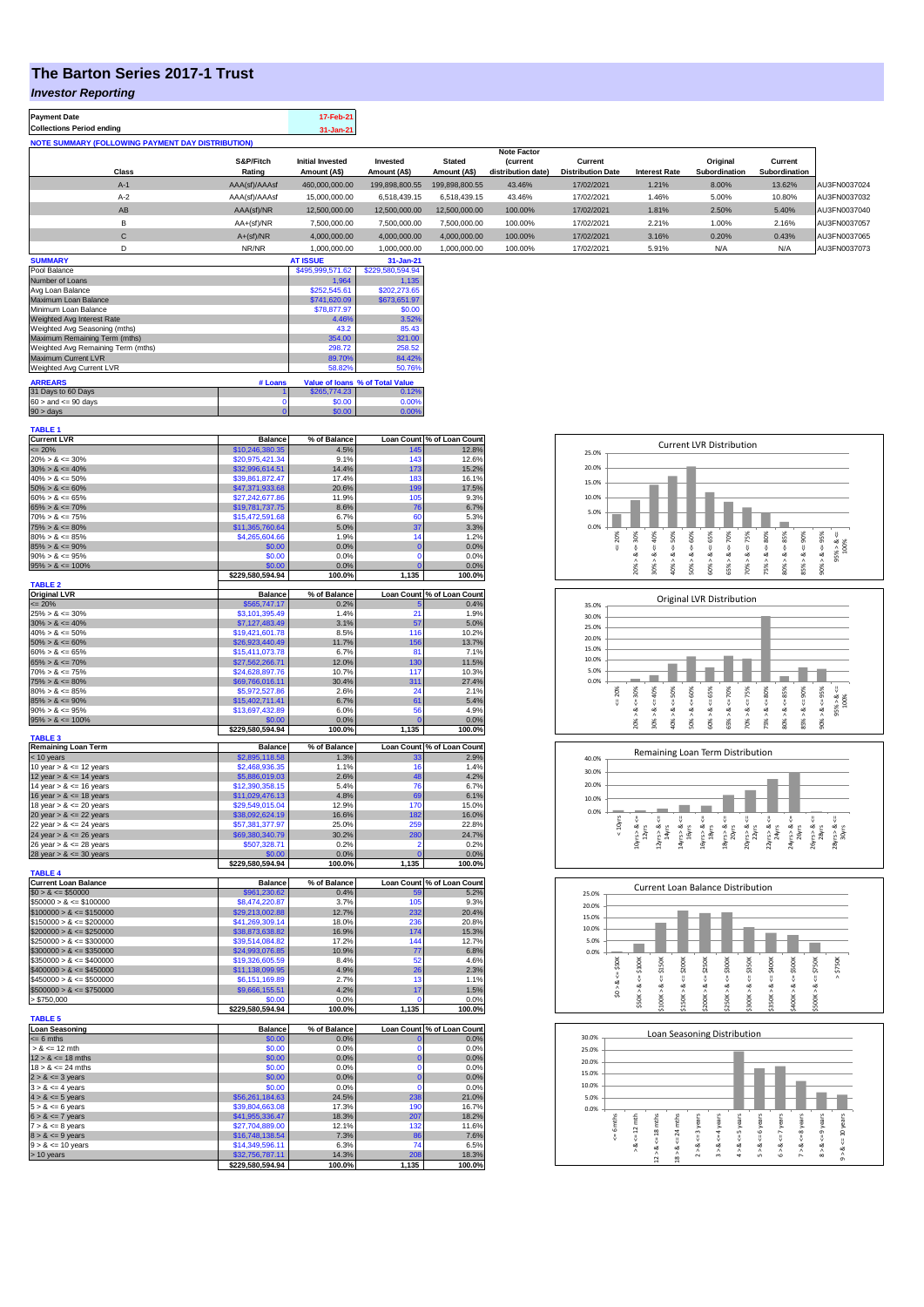# **The Barton Series 2017-1 Trust**

### *Investor Reporting*

| <b>Payment Date</b>                                                  |                        | 17-Feb-21         |                   |                                                                                                                                                                                                                                                                                                     |
|----------------------------------------------------------------------|------------------------|-------------------|-------------------|-----------------------------------------------------------------------------------------------------------------------------------------------------------------------------------------------------------------------------------------------------------------------------------------------------|
| <b>Collections Period ending</b>                                     |                        |                   |                   |                                                                                                                                                                                                                                                                                                     |
| TABLE <sup>(</sup>                                                   |                        | 31-Jan-21         |                   |                                                                                                                                                                                                                                                                                                     |
|                                                                      |                        |                   |                   |                                                                                                                                                                                                                                                                                                     |
| Postcode Concentration (top 10 by value)<br>2650                     | <b>Balance</b>         | % of Balance      |                   | Loan Count % of Loan Count<br>2.6%                                                                                                                                                                                                                                                                  |
| 2905                                                                 | \$5,637,749.76         | 2.5%              | 30<br>19          |                                                                                                                                                                                                                                                                                                     |
|                                                                      | \$4,751,201.10         | 2.1%              |                   | 1.7%                                                                                                                                                                                                                                                                                                |
| 5108                                                                 | \$4,594,291.92         | 2.0%              | 30                | 2.6%                                                                                                                                                                                                                                                                                                |
| 2615                                                                 | \$4,185,232.70         | 1.8%              | 18                | 1.6%                                                                                                                                                                                                                                                                                                |
| 5109                                                                 | \$3,759,219.40         | 1.6%              | 22                | 1.9%                                                                                                                                                                                                                                                                                                |
| 6210                                                                 | \$3,613,294.14         | 1.6%              | 21                | 1.9%                                                                                                                                                                                                                                                                                                |
| 2602                                                                 | \$3,577,080.43         | 1.6%              | 15                | 1.3%                                                                                                                                                                                                                                                                                                |
| 5118                                                                 | \$3,373,034.69         | 1.5%              | 18                | 1.6%                                                                                                                                                                                                                                                                                                |
| 6208                                                                 | \$3,165,981.41         | 1.4%              | 12                | 1.1%                                                                                                                                                                                                                                                                                                |
| 2323                                                                 | \$3,025,497.29         | 1.3%              | 13                | 1.1%                                                                                                                                                                                                                                                                                                |
|                                                                      |                        |                   |                   |                                                                                                                                                                                                                                                                                                     |
| <b>TABLE 7</b>                                                       |                        |                   |                   |                                                                                                                                                                                                                                                                                                     |
| <b>Geographic Distribution</b>                                       | <b>Balance</b>         | % of Balance      |                   | Loan Count % of Loan Count                                                                                                                                                                                                                                                                          |
| <b>Australian Capital Territory</b>                                  | \$39,339,912.58        | 17.1%             | 172               | 15.2%                                                                                                                                                                                                                                                                                               |
| New South Wales                                                      | \$36,665,835.32        | 16.0%             | 173               | 15.2%                                                                                                                                                                                                                                                                                               |
|                                                                      |                        |                   |                   |                                                                                                                                                                                                                                                                                                     |
| Northern Territory                                                   | \$814,843.92           | 0.4%              |                   | 0.4%                                                                                                                                                                                                                                                                                                |
| Queensland                                                           | \$6,933,941.77         | 3.0%              | 32                | 2.8%                                                                                                                                                                                                                                                                                                |
| South Australia                                                      | \$93,817,115.38        | 40.9%             | 530               | 46.7%                                                                                                                                                                                                                                                                                               |
| Tasmania                                                             | \$0.00                 | 0.0%              | 1                 | 0.1%                                                                                                                                                                                                                                                                                                |
| Victoria                                                             | \$4,916,850.28         | 2.1%              | 22                | 1.9%                                                                                                                                                                                                                                                                                                |
| Western Australia                                                    | \$47,092,095.69        | 20.5%             | 201               | 17.7%                                                                                                                                                                                                                                                                                               |
|                                                                      | \$229,580,594.94       | 100.0%            | 1,135             | 100.0%                                                                                                                                                                                                                                                                                              |
| TABLE <sub>8</sub>                                                   |                        |                   |                   |                                                                                                                                                                                                                                                                                                     |
| Metro/Non-Metro/Inner-City                                           | <b>Balance</b>         | % of Balance      |                   | Loan Count % of Loan Count                                                                                                                                                                                                                                                                          |
| Metro                                                                | \$181,567,589.58       | 79.1%             | 889               | 78.3%                                                                                                                                                                                                                                                                                               |
| Non-metro                                                            | \$47,700,557.10        | 20.8%             | 244               | 21.5%                                                                                                                                                                                                                                                                                               |
|                                                                      |                        |                   |                   |                                                                                                                                                                                                                                                                                                     |
| Inner city                                                           | \$312,448.26           | 0.1%              |                   | 0.2%                                                                                                                                                                                                                                                                                                |
|                                                                      | \$229,580,594.94       | 100.0%            | 1,135             | 100.0%                                                                                                                                                                                                                                                                                              |
| <b>TABLE 9</b>                                                       |                        |                   |                   |                                                                                                                                                                                                                                                                                                     |
| <b>Property Type</b>                                                 | <b>Balance</b>         | % of Balance      |                   | Loan Count % of Loan Count                                                                                                                                                                                                                                                                          |
| <b>Residential House</b>                                             | \$210,140,627.44       | 91.5%             | 1029              | 90.7%                                                                                                                                                                                                                                                                                               |
| <b>Residential Unit</b>                                              | \$17,622,517.66        | 7.7%              | 97                | 8.5%                                                                                                                                                                                                                                                                                                |
| Rural                                                                | \$0.00                 | 0.0%              | $\overline{0}$    | 0.0%                                                                                                                                                                                                                                                                                                |
| Semi-Rural                                                           | \$0.00                 | 0.0%              | $\Omega$          | 0.0%                                                                                                                                                                                                                                                                                                |
| <b>High Density</b>                                                  | \$1,817,449.84         | 0.8%              | g                 | 0.8%                                                                                                                                                                                                                                                                                                |
|                                                                      | \$229,580,594.94       | 100.0%            | 1,135             | 100.0%                                                                                                                                                                                                                                                                                              |
| TABLE 10                                                             |                        |                   |                   |                                                                                                                                                                                                                                                                                                     |
| <b>Occupancy Type</b>                                                | <b>Balance</b>         | % of Balance      |                   | Loan Count % of Loan Count                                                                                                                                                                                                                                                                          |
|                                                                      |                        |                   |                   | 80.4%                                                                                                                                                                                                                                                                                               |
|                                                                      |                        |                   |                   |                                                                                                                                                                                                                                                                                                     |
| Owner Occupied                                                       | \$186,384,159.89       | 81.2%             | 912               |                                                                                                                                                                                                                                                                                                     |
| Investment                                                           | \$43,196,435.05        | 18.8%             | 223               |                                                                                                                                                                                                                                                                                                     |
|                                                                      | \$229,580,594.94       | 100.0%            | 1,135             |                                                                                                                                                                                                                                                                                                     |
| TABLE 11                                                             |                        |                   |                   |                                                                                                                                                                                                                                                                                                     |
| <b>Employment Type Distribution</b>                                  | <b>Balance</b>         | % of Balance      | <b>Loan Count</b> |                                                                                                                                                                                                                                                                                                     |
| Contractor                                                           | \$3,895,374.18         | 1.7%              | 21                |                                                                                                                                                                                                                                                                                                     |
| Pay-as-you-earn employee (casual)                                    | \$9,443,187.23         | 4.1%              | 52                |                                                                                                                                                                                                                                                                                                     |
| Pay-as-you-earn employee (full time)                                 | \$175,205,408.02       | 76.3%             | 839               |                                                                                                                                                                                                                                                                                                     |
| Pay-as-you-earn employee (part time)                                 | \$17,599,364.40        | 7.7%              | 92                |                                                                                                                                                                                                                                                                                                     |
|                                                                      |                        | 4.6%              | 52                |                                                                                                                                                                                                                                                                                                     |
| Self employed                                                        | \$10,516,383.03        |                   |                   |                                                                                                                                                                                                                                                                                                     |
| No data                                                              | \$12,920,878.08        | 5.6%              | 79                |                                                                                                                                                                                                                                                                                                     |
| Director                                                             | \$0.00                 | 0.0%              |                   |                                                                                                                                                                                                                                                                                                     |
|                                                                      | \$229,580,594.94       | 100.0%            | 1,135             |                                                                                                                                                                                                                                                                                                     |
| <b>TABLE 12</b>                                                      |                        |                   |                   |                                                                                                                                                                                                                                                                                                     |
| <b>LMI Provider</b>                                                  | <b>Balance</b>         | % of Balance      |                   |                                                                                                                                                                                                                                                                                                     |
| OBE                                                                  | \$212,279,806.94       | 92.5%             | 1067              |                                                                                                                                                                                                                                                                                                     |
| Genworth                                                             | \$17,300,788.00        | 7.5%              | 68                |                                                                                                                                                                                                                                                                                                     |
|                                                                      | \$229,580,594.94       | 100.0%            | 1,135             |                                                                                                                                                                                                                                                                                                     |
| <b>TABLE 13</b>                                                      |                        |                   |                   |                                                                                                                                                                                                                                                                                                     |
| Arrears                                                              | <b>Balance</b>         | % of Balance      |                   |                                                                                                                                                                                                                                                                                                     |
| <= 0 days                                                            | 225,327,796.54         | 98.1%             |                   |                                                                                                                                                                                                                                                                                                     |
| $0 >$ and $\leq 30$ days                                             | \$3,987,024.17         | 1.7%              | 16                |                                                                                                                                                                                                                                                                                                     |
| $30 >$ and $\leq 60$ days                                            | \$265,774.23           | 0.1%              | 1                 |                                                                                                                                                                                                                                                                                                     |
| $60 >$ and $\lt = 90$ days                                           | \$0.00                 | 0.0%              | $\mathbf 0$       |                                                                                                                                                                                                                                                                                                     |
| $90 >$ days                                                          | \$0.00                 | 0.0%              | C                 |                                                                                                                                                                                                                                                                                                     |
|                                                                      | \$229,580,594.94       |                   | 1,135             |                                                                                                                                                                                                                                                                                                     |
| <b>TABLE 14</b>                                                      |                        | 100.0%            |                   |                                                                                                                                                                                                                                                                                                     |
|                                                                      | <b>Balance</b>         | % of Balance      | <b>Loan Count</b> |                                                                                                                                                                                                                                                                                                     |
| <b>Interest Rate Type</b><br>Variable                                |                        |                   | 950               |                                                                                                                                                                                                                                                                                                     |
|                                                                      | \$188,860,857.20       | 82.3%             |                   |                                                                                                                                                                                                                                                                                                     |
| Fixed                                                                | \$40.719.737.74        | 17.7%             | 18 <sup>t</sup>   |                                                                                                                                                                                                                                                                                                     |
|                                                                      | \$229,580,594.94       | 100.0%            | 1,135             |                                                                                                                                                                                                                                                                                                     |
| TABLE <sub>15</sub>                                                  |                        |                   |                   |                                                                                                                                                                                                                                                                                                     |
| <b>Weighted Ave Interest Rate</b>                                    | <b>Balance</b>         | <b>Loan Count</b> |                   |                                                                                                                                                                                                                                                                                                     |
| <b>Fixed Interest Rate</b>                                           | 3.34%                  | 185               |                   |                                                                                                                                                                                                                                                                                                     |
|                                                                      |                        |                   |                   |                                                                                                                                                                                                                                                                                                     |
| <b>TABLE 16</b>                                                      |                        |                   |                   |                                                                                                                                                                                                                                                                                                     |
| COVID-19 Impacted Loan                                               | Impacted (#)           | Impacted (%)      | Impacted (\$)     |                                                                                                                                                                                                                                                                                                     |
|                                                                      |                        | 0.26%             | 687.540           |                                                                                                                                                                                                                                                                                                     |
|                                                                      |                        |                   |                   |                                                                                                                                                                                                                                                                                                     |
|                                                                      |                        |                   |                   |                                                                                                                                                                                                                                                                                                     |
| <b>TABLE 16</b>                                                      |                        |                   |                   | 19.6%<br>100.0%<br>% of Loan Count<br>1.9%<br>4.6%<br>73.9%<br>8.1%<br>4.6%<br>7.0%<br>0.0%<br>100.0%<br>Loan Count % of Loan Count<br>94.0%<br>6.0%<br>100.0%<br>Loan Count % of Loan Count<br>1118 98.5%<br>1.4%<br>0.1%<br>0.0%<br>0.0%<br>100.0%<br>% of Loan Count<br>83.7%<br>16.3%<br>100.0% |
| Foreclosure, Claims and Losses (cumulative)<br>Properties foreclosed | Balance<br>\$73,685.93 | <b>Loan Count</b> |                   |                                                                                                                                                                                                                                                                                                     |



Please note: Stratified data excludes loans where the collateral has been sold and there is an LMI claim pending.